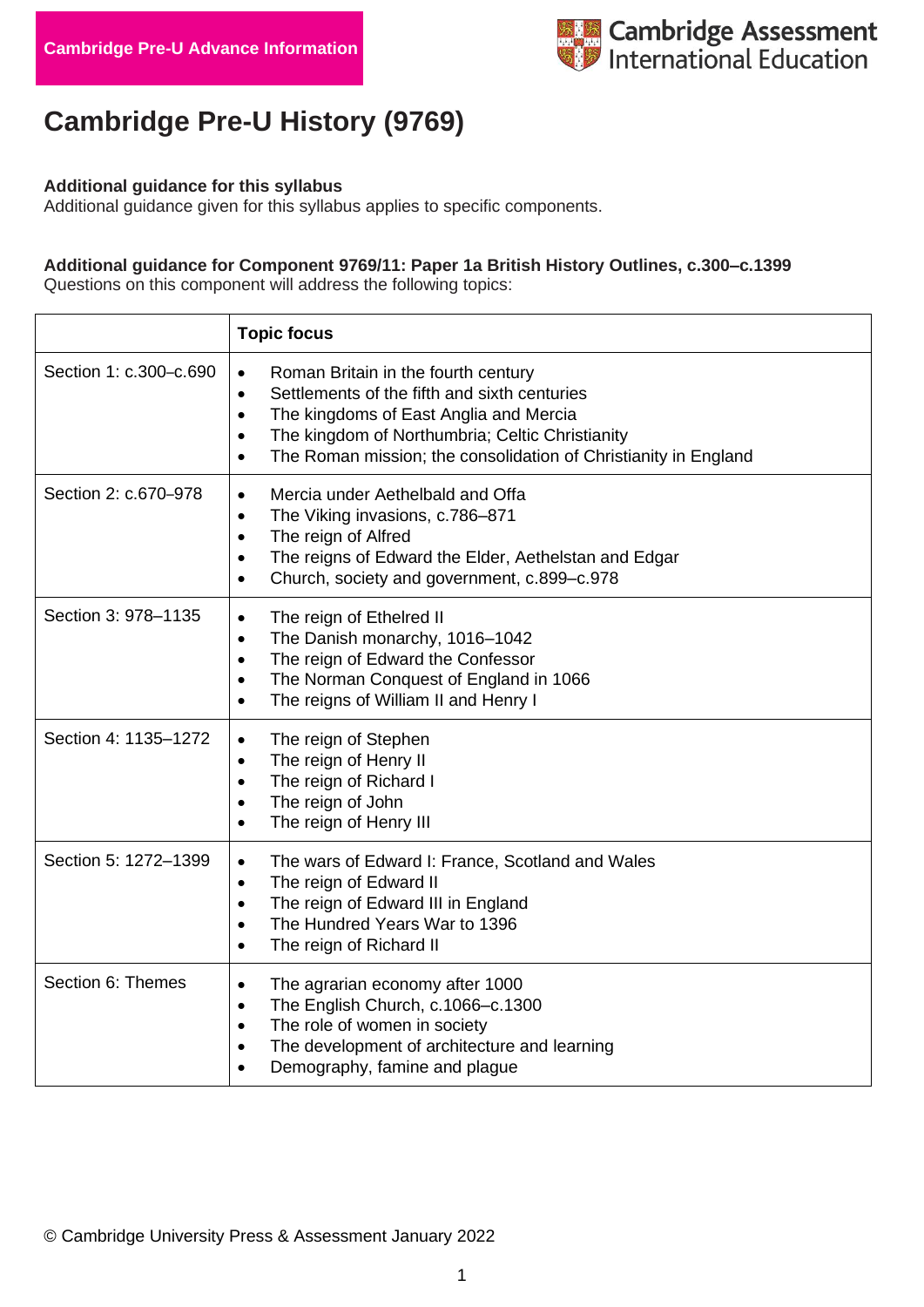

**Additional guidance for Component 9769/12: Paper 1b British History Outlines, c.1399–c.1760** Questions on this component will address the following topics:

|                              | <b>Topic focus</b>                                                                                                                                                                                                                                                                                                     |
|------------------------------|------------------------------------------------------------------------------------------------------------------------------------------------------------------------------------------------------------------------------------------------------------------------------------------------------------------------|
| Section 1: 1399-1485         | The early Lancastrians, 1399-1422<br>$\bullet$<br>The second phase of the Hundred Years War, 1396-1453<br>$\bullet$<br>The reign of Henry VI<br>$\bullet$<br>The first reign of Edward IV<br>$\bullet$<br>The Yorkist Kings, 1471-1485<br>$\bullet$                                                                    |
| Section 2: 1485-1547         | The Scottish monarchy, 1460-1547<br>$\bullet$<br>The reign of Henry VII<br>$\bullet$<br>Politics, court and government under Henry VIII<br>$\bullet$<br>The late-medieval Church to c.1529<br>$\bullet$<br>The course of the Henrician Reformation, c.1529-1547<br>$\bullet$<br>Foreign policy, 1485-1547<br>$\bullet$ |
| Section 3: 1547-1603         | The reign of Edward VI<br>$\bullet$<br>The reign of Mary I<br>$\bullet$<br>Religion in the reign of Elizabeth I<br>$\bullet$<br>Mary Stuart in Scotland and England<br>$\bullet$<br>The Elizabethan state: council, parliament and government<br>$\bullet$                                                             |
| Section 4: 1603-<br>c.1689   | The reign of James I<br>$\bullet$<br>The reign of Charles I to 1640<br>$\bullet$<br>The origins, course and outcomes of the British Civil Wars<br>$\bullet$<br>The Restoration and the reign of Charles II<br>$\bullet$<br>The reign of James II and the Glorious Revolution<br>$\bullet$                              |
| Section 5: c.1689-<br>c.1760 | Government and party politics under William III and Anne, 1689-1714<br>$\bullet$<br>England and Scotland: Union and Jacobitism<br>$\bullet$<br>Walpole and his opponents, 1720-1742<br>$\bullet$<br>War and diplomacy, 1714-1763<br>$\bullet$<br>Religion: the Church of England; Methodism<br>$\bullet$               |
| Section 6: Themes            | Internal trade and towns in the fifteenth and sixteenth centuries<br>$\bullet$<br>Women in society<br>$\bullet$<br>The development of architecture, art and literature<br>$\bullet$<br>Religious dissent, c.1650-c.1760<br>$\bullet$<br>Overseas trade and colonisation, c.1650-c.1760<br>$\bullet$                    |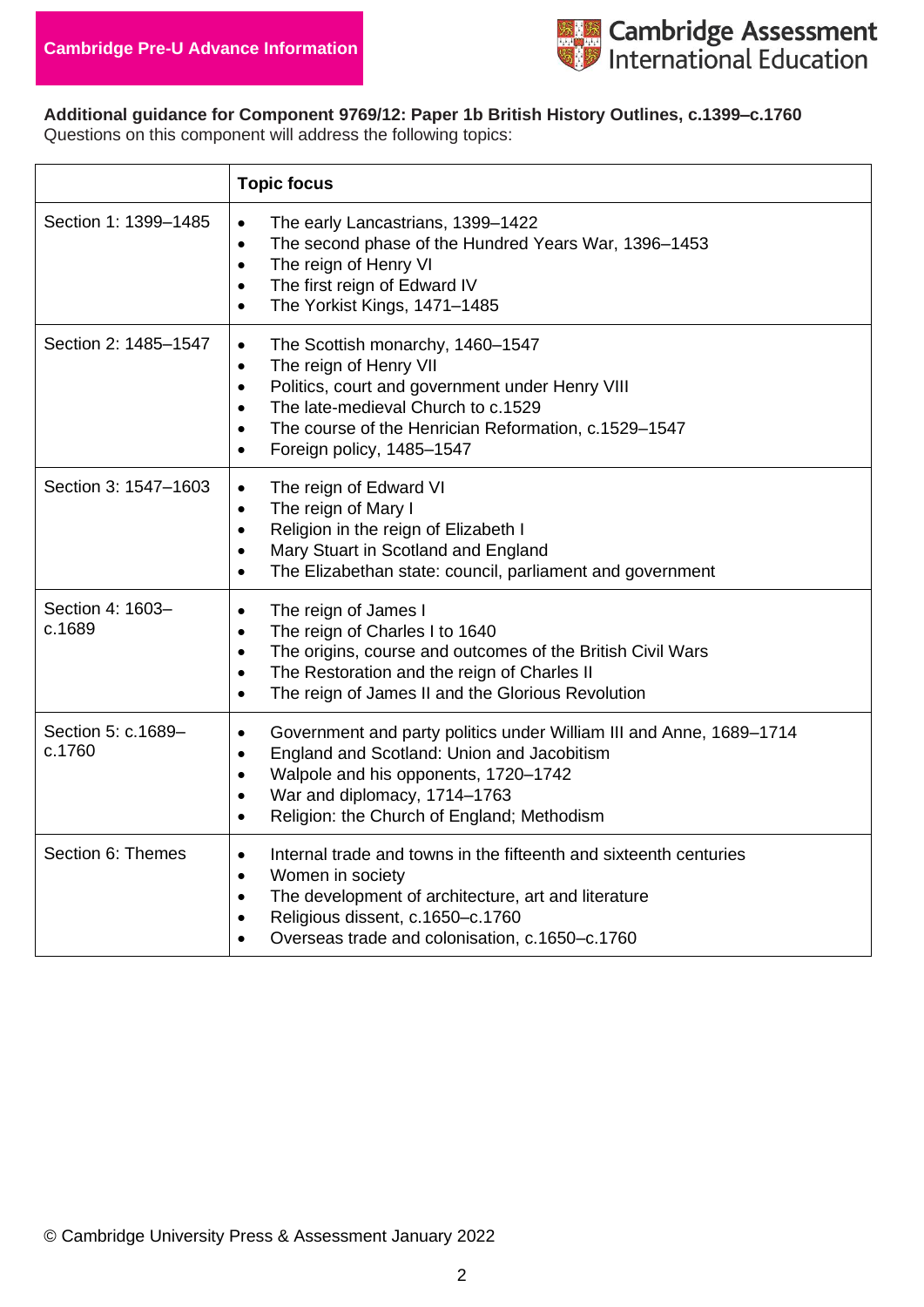

**Additional guidance for Component 9769/13: Paper 1c British History Outlines, c.1760–c.2010** Questions on this component will address the following topics:

|                      | <b>Topic focus</b>                                                                                                                                                                                                                                                                                                                                                                                |
|----------------------|---------------------------------------------------------------------------------------------------------------------------------------------------------------------------------------------------------------------------------------------------------------------------------------------------------------------------------------------------------------------------------------------------|
| Section 1: 1760-1815 | Causes, course and consequences for Britain of the American War of<br>$\bullet$<br>Independence<br>Movements for reform: Wilkes; Wyvill; the campaign against slavery<br>$\bullet$<br>Pitt the Younger and his opponents, 1783-1793<br>$\bullet$<br>Britain's role in the Revolutionary and Napoleonic Wars, 1793-1815<br>$\bullet$<br>Economic change and its impact, c.1760-c.1815<br>$\bullet$ |
| Section 2: 1815-1868 | The domestic policies of Lord Liverpool and his successors, 1812-1830<br>$\bullet$<br>Whig reforms, 1830-1841<br>$\bullet$<br>Peel as party leader and as prime minister, 1834-1846 (excluding foreign<br>$\bullet$<br>policy)<br>Chartism<br>$\bullet$<br>Party politics, 1846-1868<br>$\bullet$                                                                                                 |
| Section 3: 1868-1914 | Gladstone: domestic policies, 1868-1894<br>$\bullet$<br>Foreign and imperial policy, 1868-1914<br>$\bullet$<br>The Conservative supremacy, 1886-1905<br>$\bullet$<br>Trade unions; the growth of the Labour Party to 1918<br>$\bullet$<br>Domestic policies of the Liberal governments, 1905-1914<br>$\bullet$                                                                                    |
| Section 4: 1914-1945 | Britain and the First World War<br>$\bullet$<br>Party politics, 1922-1931<br>$\bullet$<br>The National Governments, 1931-1939<br>$\bullet$<br>Foreign and imperial policy, 1919-1939<br>$\bullet$<br>Britain and the Second World War<br>$\bullet$                                                                                                                                                |
| Section 5: 1945-2010 | Domestic policies of the Labour governments, 1945-1951<br>$\bullet$<br>Foreign and imperial policy, 1945-1964<br>$\bullet$<br>Domestic and foreign policies, 1964-1979<br>$\bullet$<br>Thatcher's governments, 1979-1990<br>$\bullet$<br>Domestic and foreign policies, 1990-2010<br>$\bullet$                                                                                                    |
| Section 6: Themes    | Economic developments<br>$\bullet$<br><b>Educational changes</b><br>$\bullet$<br>Social change<br>$\bullet$<br>The arts and society in Britain<br>$\bullet$<br>Women in society<br>$\bullet$                                                                                                                                                                                                      |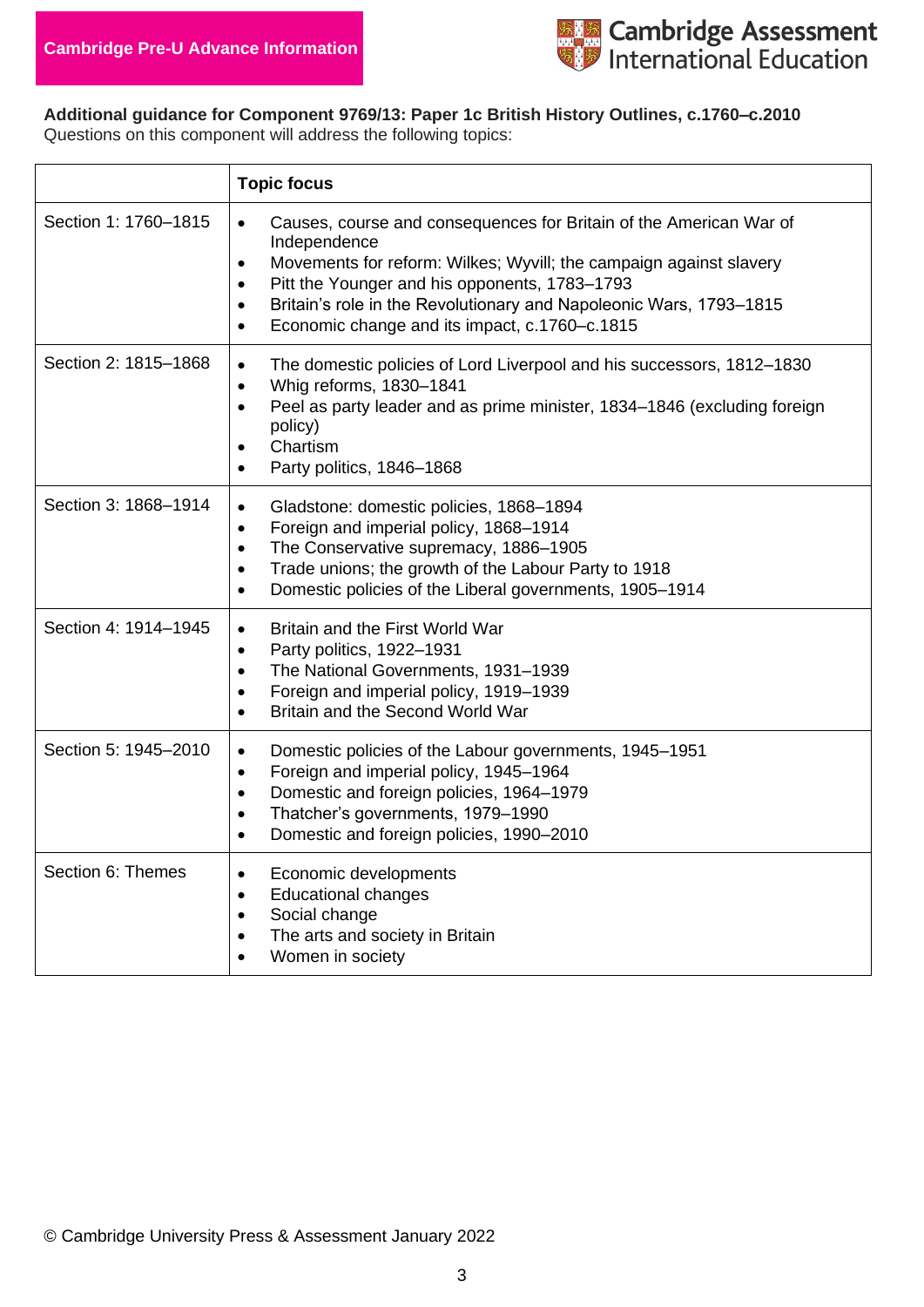

**Additional guidance for Component 9769/21: Paper 2a European History Outlines, c.300–c.1461** Questions on this component will address the following topics:

|                          | <b>Topic focus</b>                                                                                                                                                                                                                                                                                                                                                                                   |
|--------------------------|------------------------------------------------------------------------------------------------------------------------------------------------------------------------------------------------------------------------------------------------------------------------------------------------------------------------------------------------------------------------------------------------------|
| Section 1: c.300-c.700   | The reigns of Diocletian and Constantine<br>$\bullet$<br>The development of Christianity from Constantine to Pope Gregory the<br>$\bullet$<br>Great<br>The fall of the Roman Empire<br>$\bullet$<br>The Merovingians from Clovis to the battle of Tertry; the Ostrogoths in Italy,<br>$\bullet$<br>474-534; the Visigoths in Spain, c.589--711<br>The rise and spread of Islam to c.750<br>$\bullet$ |
| Section 2: c.700-c.1085  | Islamic Spain, 711-1002<br>$\bullet$<br>The rise of the Carolingians, 687-768<br>$\bullet$<br>Charlemagne<br>$\bullet$<br>The successors to Charlemagne in France and Germany<br>$\bullet$<br>The Reform of the Papacy and the Investiture Contest, 1046-1085<br>٠                                                                                                                                   |
| Section 3: c.1085-c.1150 | Germany and its rulers, 911-1125<br>$\bullet$<br>The early Capetian kings, 987-1108<br>٠<br>The Byzantine Empire, 1057-1095<br>$\bullet$<br>The First Crusade, 1095-1099<br>$\bullet$<br>The Crusader States and the Second Crusade, 1099-1187<br>$\bullet$                                                                                                                                          |
| Section 4: c.1150-c.1250 | Frederick Barbarossa, 1155-1190<br>$\bullet$<br>The Capetian Kings: Louis VI, Louis VII, Philip II and Louis VIII<br>$\bullet$<br>The Papacy of Innocent III<br>$\bullet$<br><b>Emperor Frederick II</b><br>$\bullet$<br>The Renaissance of the twelfth century<br>٠                                                                                                                                 |
| Section 5: c.1250-c.1378 | Developments in the Church: monks; friars; the Inquisition<br>$\bullet$<br>Italy and Germany after 1250<br>$\bullet$<br>The reign of Louis IX<br>$\bullet$<br>The reigns of Philip III and Philip IV<br>$\bullet$<br>Boniface VIII; the Avignon Papacy<br>$\bullet$                                                                                                                                  |
| Section 6: c.1378-c.1461 | The Great Schism and the Conciliar Movement; Jan Hus<br>$\bullet$<br>Burgundy, 1384-1477<br>$\bullet$<br>The Ottoman Empire, c.1378-c.1461; the fall of Constantinople<br>$\bullet$<br>The revival of France to 1461<br>$\bullet$<br>The origins and development of the Italian Renaissance to c.1461<br>$\bullet$                                                                                   |
| Section 7: Themes        | The origins and development of chivalry<br>٠<br>Feudalism and the development of feudal society<br>$\bullet$<br>Economic and social issues<br>٠<br>Art and society in northern Europe<br>Women in society                                                                                                                                                                                            |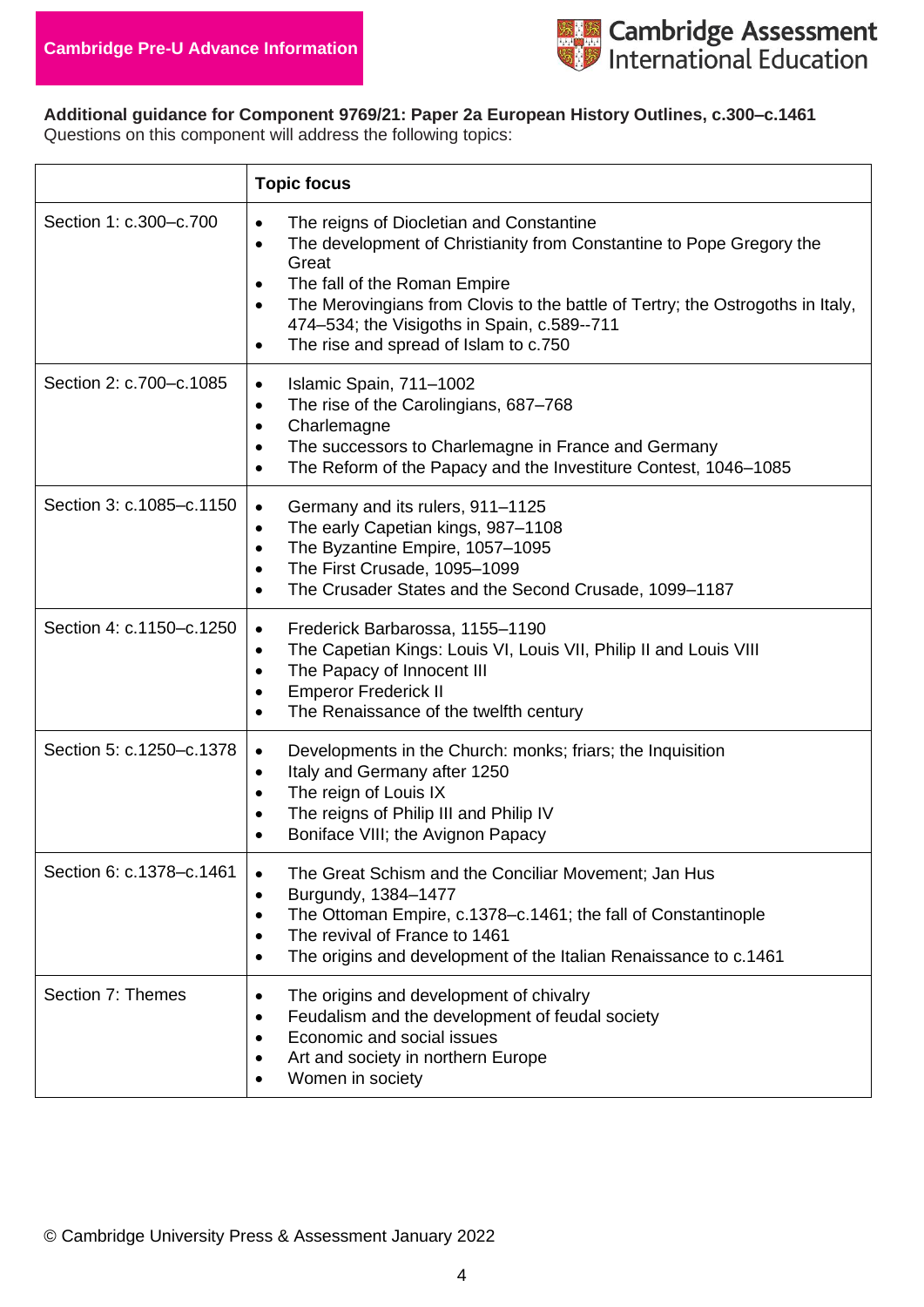

**Additional guidance for Component 9769/22: Paper 2b European History Outlines, c.1461–c.1774** Questions on this component will address the following topics:

|                          | <b>Topic focus</b>                                                                                                                                                                                                                                                                                                                                                               |
|--------------------------|----------------------------------------------------------------------------------------------------------------------------------------------------------------------------------------------------------------------------------------------------------------------------------------------------------------------------------------------------------------------------------|
| Section 1: c.1461-c.1516 | France, 1461-1515<br>$\bullet$<br>The Italian Wars to 1530<br>$\bullet$<br>The Papacy and the pre-Reformation Church, c.1458–c.1513<br>$\bullet$<br>Maximilian I<br>$\bullet$<br>The Spanish Kingdoms, 1469-1516<br>$\bullet$                                                                                                                                                    |
| Section 2: c.1516-c.1559 | The Swiss Reformation: Zwingli and Calvin<br>$\bullet$<br>Charles V as Holy Roman Emperor and as king of Spain<br>$\bullet$<br>The reigns of Francis I and Henry II<br>$\bullet$<br>The rule of Suleiman the Magnificent<br>$\bullet$<br>Sweden under Gustavus Vasa; Russia under Ivan IV<br>$\bullet$                                                                           |
| Section 3: c.1559-c.1610 | The reign of Philip II<br>$\bullet$<br>French Civil Wars, 1559-1598<br>$\bullet$<br>The Baltic states<br>$\bullet$<br>The Revolt of the Netherlands to 1609<br>$\bullet$<br>The reign of Henry IV<br>$\bullet$                                                                                                                                                                   |
| Section 4: c.1610-c.1660 | France, 1610-1661<br>$\bullet$<br>Spain, 1598-c.1665<br>$\bullet$<br>Sweden under Gustavus Adolphus<br>$\bullet$<br>The Thirty Years War and the Peace of Westphalia<br>$\bullet$<br>The Dutch Republic to 1672<br>$\bullet$                                                                                                                                                     |
| Section 5: c.1660-c.1715 | Brandenburg-Prussia, 1640-1713<br>$\bullet$<br>The personal rule of Louis XIV<br>٠<br>Spain, c.1665-c.1715<br>$\bullet$<br>The Dutch Republic, c.1672-c.1702<br>$\bullet$<br>The rule of Peter the Great in Russia                                                                                                                                                               |
| Section 6: c.1715-c.1774 | The Habsburg monarchy, 1711-1780<br>$\bullet$<br>Prussia, 1713-1786<br>٠<br>Russia, 1725-1762<br>٠<br>Spain, c.1713-c.1777<br>٠<br>The reign of Louis XV, 1743-1774<br>$\bullet$                                                                                                                                                                                                 |
| Section 7: Themes        | European overseas expansion in the fifteenth and sixteenth centuries<br>$\bullet$<br>Warfare in the fifteenth and sixteenth centuries<br>$\bullet$<br>The position of women in the political, cultural and intellectual life of the<br>$\bullet$<br>eighteenth century<br>The Scientific Revolution of the seventeenth century<br>Intellectual developments of the Enlightenment |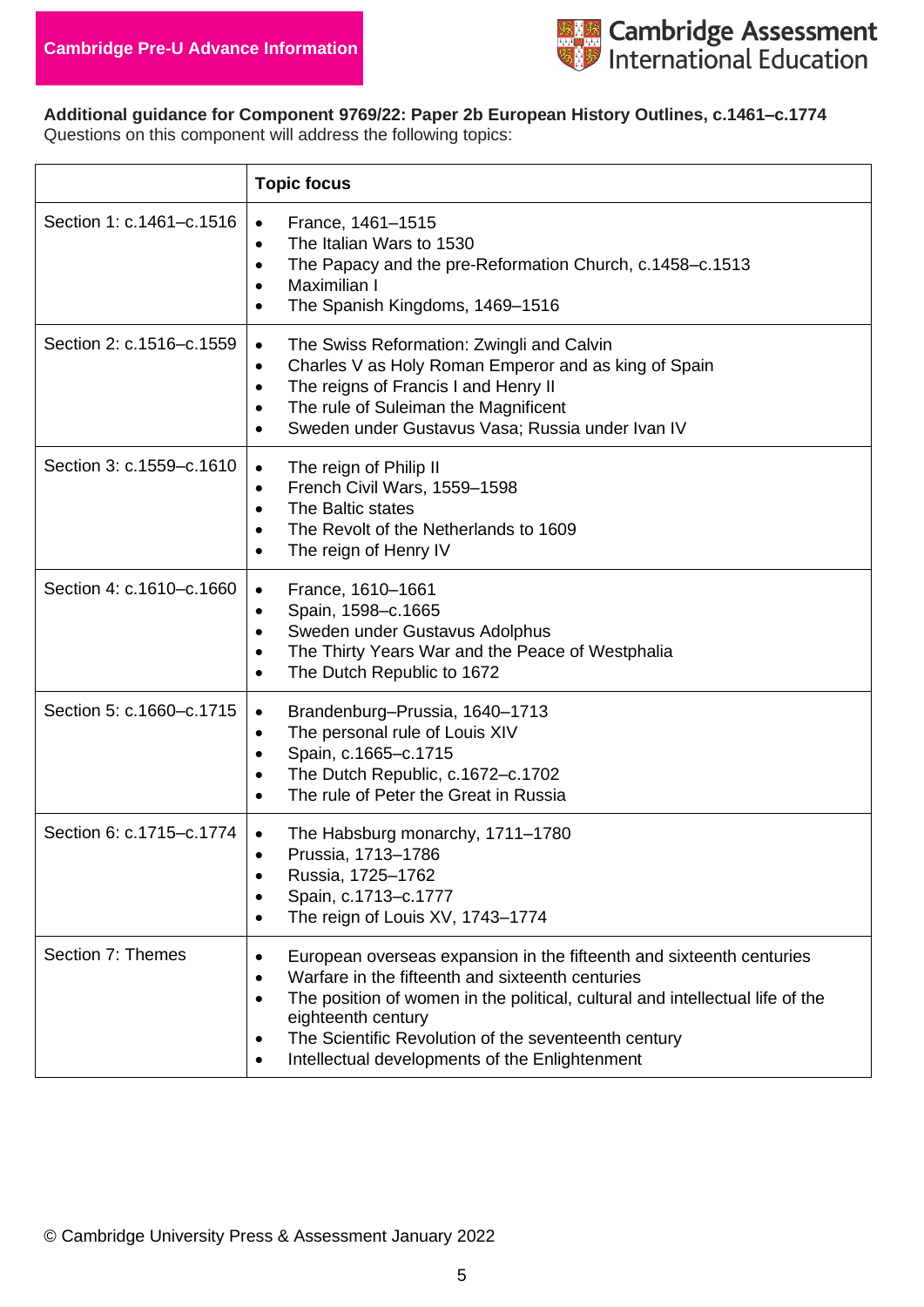

**Additional guidance for Component 9769/23: Paper 2c European History Outlines, c.1774–c.2000** Questions on this component will address the following topics:

|                          | <b>Topic focus</b>                                                                                                                                                                                                                                                   |
|--------------------------|----------------------------------------------------------------------------------------------------------------------------------------------------------------------------------------------------------------------------------------------------------------------|
| Section 1: c.1774-1815   | The rule of Catherine the Great, 1762-1796<br>$\bullet$<br>The origins of the French Revolution, c.1774-1789<br>$\bullet$<br>France, 1789-1799<br>$\bullet$<br>Napoleon Bonaparte to 1804<br>٠<br>Napoleon I and Europe, 1804-1815<br>$\bullet$                      |
| Section 2: c.1815-c.1871 | The Vienna Settlement and European diplomacy, 1815-1848<br>$\bullet$<br>France, 1815-1848<br>$\bullet$<br>The unification of the German States, 1815-1871<br>$\bullet$<br>Italy, 1815-1871<br>$\bullet$<br>France, 1848-1870: Second Republic and Second Empire<br>٠ |
| Section 3: c.1862-c.1914 | Alexander II of Russia<br>$\bullet$<br>The German Empire, 1871-1890<br>٠<br>Russia under Alexander III and Nicholas II<br>$\bullet$<br>Italy, 1871-1914<br>$\bullet$<br>The Habsburg Empire, 1848-1918<br>$\bullet$                                                  |
| Section 4: 1914-1939     | The First World War: origins and causes<br>٠<br>The course of the First World War in Europe<br>$\bullet$<br>The Paris Peace Settlement and the League of Nations<br>$\bullet$<br>Russia, 1917-1924<br>$\bullet$<br>Nazi Germany's domestic policy, 1934-1939<br>٠    |
| Section 5: 1919-1945     | The French Third Republic, 1871-1940<br>٠<br>Italy, 1919-1943<br>٠<br>The USSR, 1924-1945<br>$\bullet$<br>Spain, 1931-1975: origins, course and outcome of the Civil War<br>٠<br>The course of the Second World War in Europe<br>٠                                   |
| Section 6: 1945-2000     | The USSR, 1945-1991<br>٠<br>France, 1945-2000<br>٠<br>The German Federal Republic to 1990<br>$\bullet$<br>Italy, 1945-2000<br>$\bullet$<br>Eastern European states in the 1990s<br>٠                                                                                 |
| Section 7: Themes        | The arts and society to c.1945<br>٠<br>The development of industry and transport, c.1750–c.1914<br>٠<br>Colonisation and decolonisation, c.1850-c.1970<br>٠<br>Political thought in the nineteenth and twentieth centuries<br>The development of European unity      |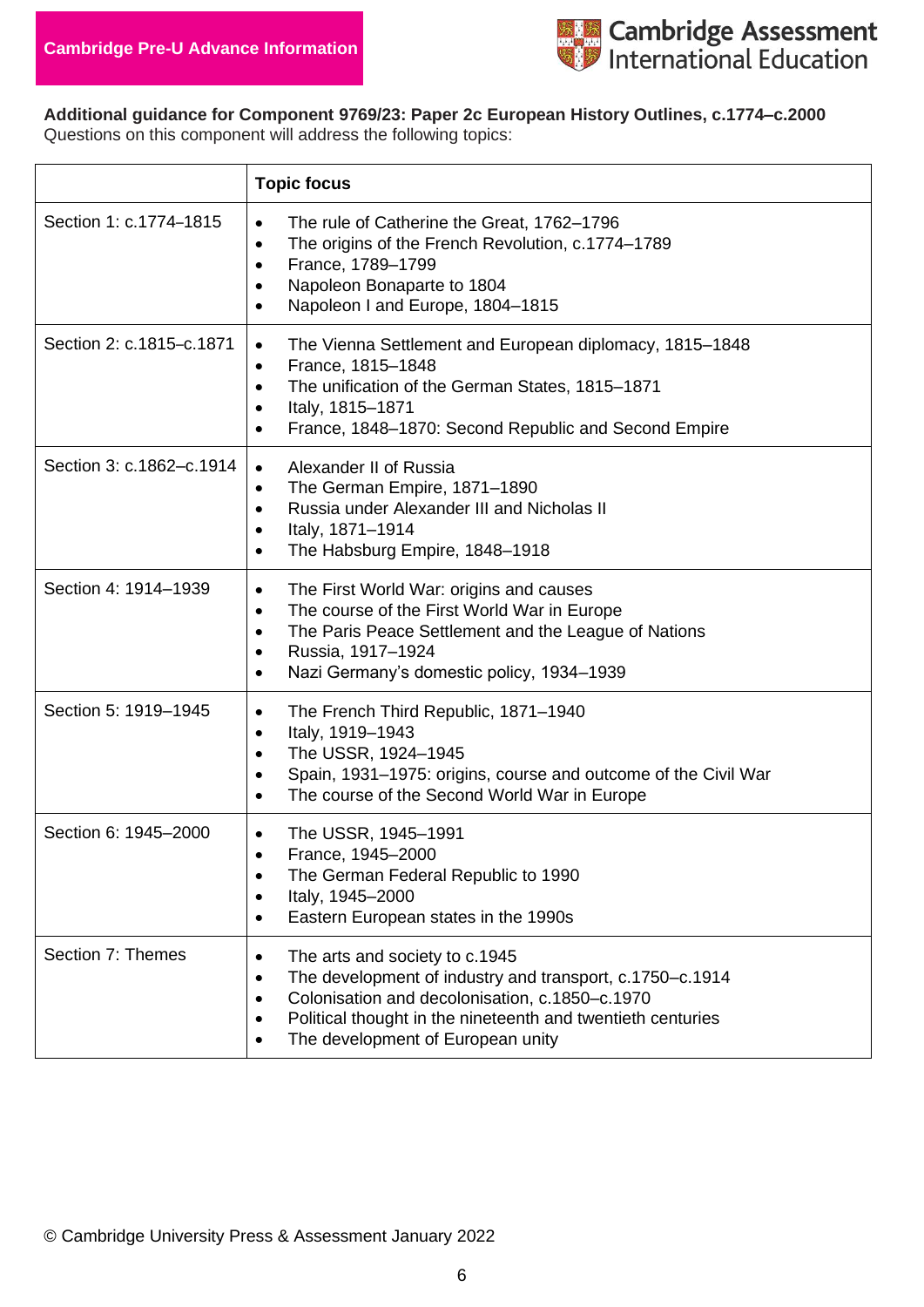

**Additional guidance for Component 9769/03: Paper 3 United States History Outlines, c.1750–c.2005** Questions on this component will address the following topics:

|                          | <b>Topic focus</b>                                                                                                                                                                                                                                                                                                                                                                   |
|--------------------------|--------------------------------------------------------------------------------------------------------------------------------------------------------------------------------------------------------------------------------------------------------------------------------------------------------------------------------------------------------------------------------------|
| Section 1: c.1750-c.1820 | The relations between Britain and the American colonies, 1750–1774<br>$\bullet$<br>The outbreak, course and outcome of the American War of Independence<br>$\bullet$<br>The early Republic; the creation of the Constitution, 1781-1789<br>$\bullet$<br>Foreign and domestic developments, 1800-1825<br>$\bullet$<br>The character and extent of slavery, c.1750-c.1820<br>$\bullet$ |
| Section 2: c.1820-c.1865 | The development of slavery and opposition to it, c.1820-61<br>$\bullet$<br>The age of Jackson, c.1824-c.1848<br>$\bullet$<br>The origins and causes of the Civil War, c.1848-1861<br>$\bullet$<br>Political leadership in the Civil War<br>$\bullet$<br>Westward expansion in the nineteenth century<br>$\bullet$                                                                    |
| Section 3: 1865-1921     | Reconstruction, 1865-1877<br>$\bullet$<br>The Populist movement<br>$\bullet$<br>American imperialism, c.1880-1914<br>$\bullet$<br>The presidency of Theodore Roosevelt<br>$\bullet$<br>The presidency of Wilson<br>$\bullet$                                                                                                                                                         |
| Section 4: 1914-1953     | Social and economic developments, 1919–1932<br>$\bullet$<br>Franklin Roosevelt and the New Deal, 1933-1941<br>$\bullet$<br>The foreign policy of the USA, 1920-1941<br>$\bullet$<br>The role of the USA in the Second World War<br>$\bullet$<br>The USA and the Cold War, 1945-1953<br>$\bullet$                                                                                     |
| Section 5: 1953-2008     | The foreign and domestic policies of Eisenhower<br>$\bullet$<br>The domestic policies of Kennedy and Johnson<br>$\bullet$<br>The USA and Vietnam, 1964-1975<br>$\bullet$<br>The presidencies of Nixon and Carter<br>$\bullet$<br>The presidencies of Clinton and George W Bush<br>$\bullet$                                                                                          |
| Section 6: Themes        | Native Americans in the nineteenth century<br>$\bullet$<br>The impact of immigration on US society<br>$\bullet$<br>Women's rights after 1848<br>$\bullet$<br>The social and political influence of organised religion in the twentieth<br>$\bullet$<br>century<br>The rise and decline of an Imperial Presidency<br>$\bullet$                                                        |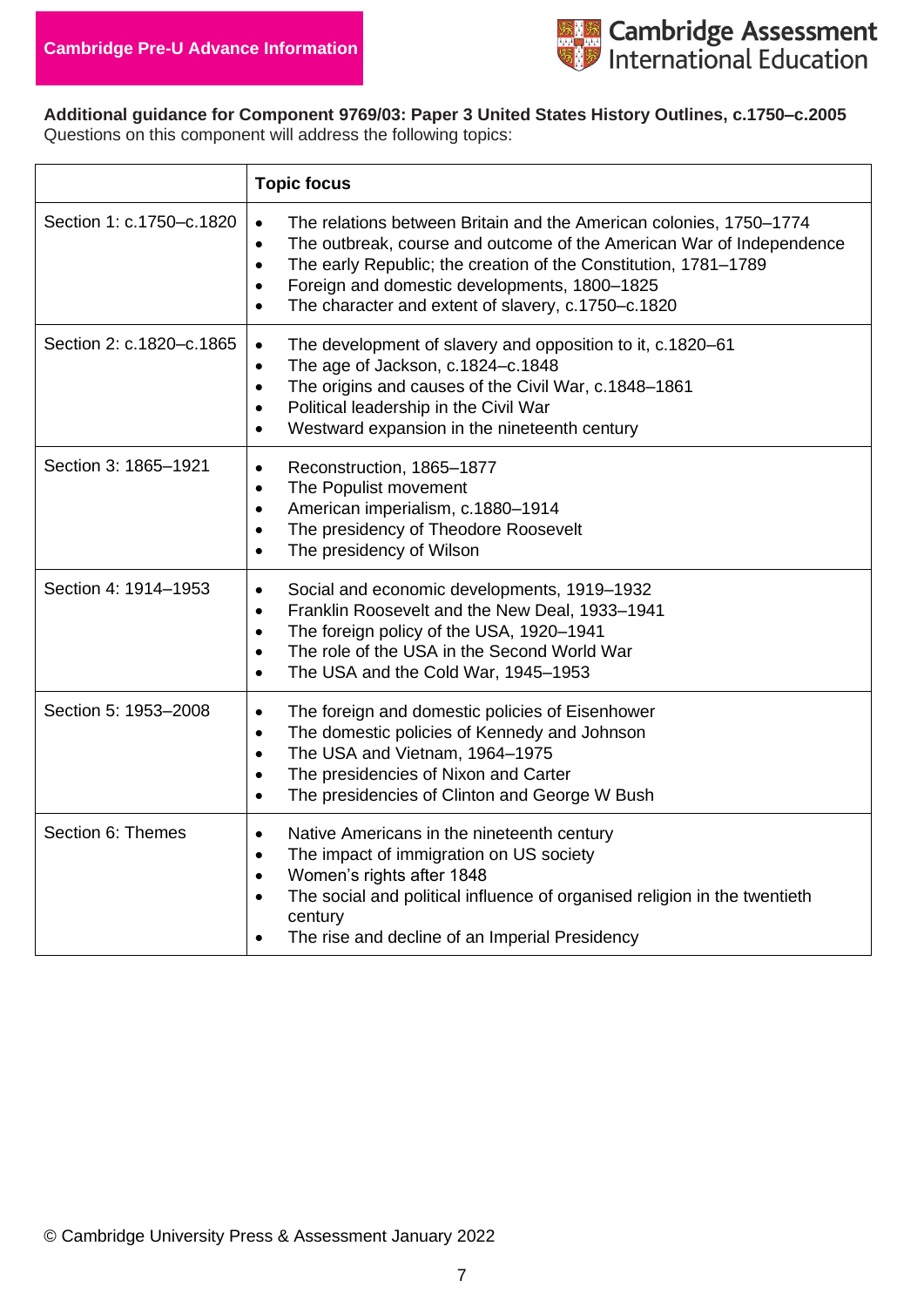

#### **Additional guidance for Component 9769/04: Paper 4 Aspects of African and Asian History Outlines, c.1750–c.2000**

Questions on this component will address the following topics:

|                                    | <b>Topic focus</b>                                                                                                                                                                                                                                                                                                   |
|------------------------------------|----------------------------------------------------------------------------------------------------------------------------------------------------------------------------------------------------------------------------------------------------------------------------------------------------------------------|
| Section 1: Africa                  | Egypt, c.1869-2000<br>$\bullet$<br>South Africa, 1815-2000<br>$\bullet$<br>Problems of post-independence: Nigeria; Congo; Rwanda<br>$\bullet$<br>North Africa, c.1951-2000: Algeria; Morocco; Tunisia; Libya<br>$\bullet$<br>Post-independence Africa: Uganda; Zambia; Malawi; Rhodesia<br>$\bullet$<br>and Zimbabwe |
| Section 2: China                   | China, c.1895-1911<br>$\bullet$<br>Nationalist rule in China, 1911-c.1937<br>$\bullet$<br>The Japanese invasion of China, civil war and the establishment<br>$\bullet$<br>of the People's Republic of China<br>China, 1958-1976<br>China, 1976-2000<br>$\bullet$                                                     |
| Section 3: The Indian subcontinent | The events of 1857; the British Raj, 1858–c.1914<br>$\bullet$<br>India, 1914-1947<br>$\bullet$<br>India, 1947-1999<br>$\bullet$<br>Pakistan, 1947-1999; Bangladesh, 1971-c.2000<br>٠<br>Relations between India and Pakistan, 1947-1999                                                                              |
| Section 4: Japan and Korea         | Late Tokugawa Japan, c.1750-1852<br>٠<br>Japan, 1914-1941<br>٠<br>Japan and the Second World War<br>$\bullet$<br>Post-war Japan, 1945-c.2000<br>$\bullet$<br>Korea and post-war partition; the Korean War; North and South<br>٠<br>Korea to 2000                                                                     |
| Section 5: Southeast Asia          | French Indochina; the Dutch East Indies<br>$\bullet$<br>The Vietnam War: causes, course and consequences<br>٠<br>Burma/Myanmar, 1948-2000<br>$\bullet$<br>Indonesia; the Philippines<br>Malaysia; Singapore; Brunei                                                                                                  |
| Section 6: Themes                  | The Scramble for Africa<br>$\bullet$<br>The impact of slavery and the slave trade on Africa<br>٠<br>Nineteenth-century Manchu China and European penetration<br>$\bullet$<br>Economic change in Southeast Asia, c.1945-c.2000<br>٠<br>The changing role of women in South and East Asian societies,<br>c.1945-c.2000 |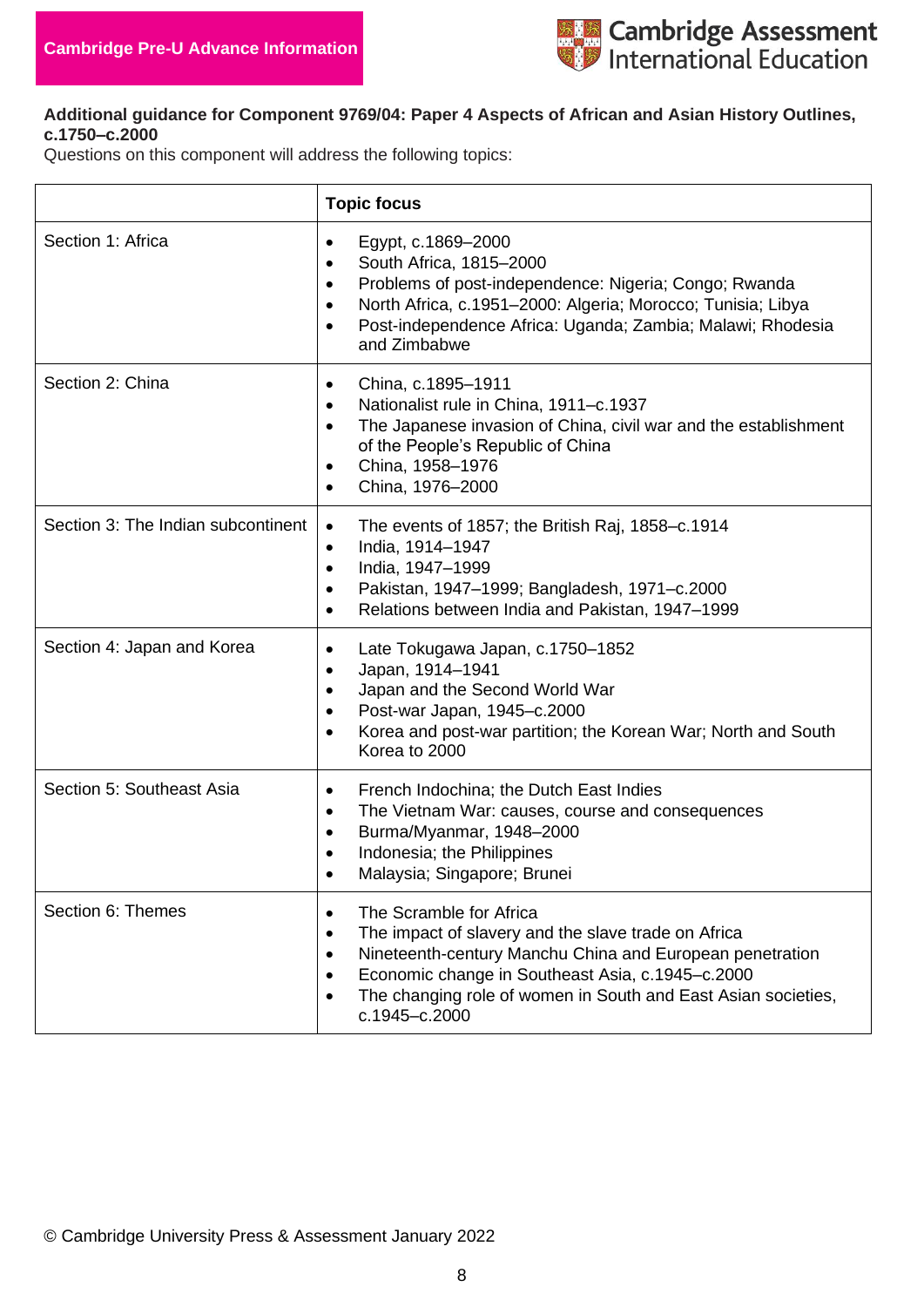

**Additional guidance for Component 9769/52: Paper 5b The Crusades, 1095–1192** Questions on this component will address the following topics:

| <b>Topic focus</b>             |
|--------------------------------|
| Question 1   The Third Crusade |
| Question 2   The First Crusade |

#### **Additional guidance for Component 9769/53: Paper 5c The Reign of Henry VIII, 1509–1547** Questions on this component will address the following topics:

|            | <b>Topic focus</b>                               |
|------------|--------------------------------------------------|
| Question 1 | Opposition to the Henrician Reformation          |
| Question 2 | The break from Rome: religious change, 1529-1547 |

## **Additional guidance for Component 9769/55: Paper 5e The Reign of Charles I, 1625–1649**

Questions on this component will address the following topics:

|            | <b>Topic focus</b>                                  |
|------------|-----------------------------------------------------|
| Question 1 | Early years of the reign, 1625–1629                 |
| Question 2 | Events and results of the two Civil Wars, 1642-1649 |

#### **Additional guidance for Component 9769/56: Paper 5f The French Revolution, 1774–1794** Questions on this component will address the following topics:

|            | <b>Topic focus</b>                               |
|------------|--------------------------------------------------|
| Question 1 | The Cahiers and the Estates General to June 1789 |
| Question 2 | The fall of Robespierre                          |

**Additional guidance for Component 9769/57: Paper 5g Napoleon and Europe, 1795–1815** Questions on this component will address the following topics:

|            | <b>Topic focus</b>      |
|------------|-------------------------|
| Question 1 | The coup of 18 Brumaire |
| Question 2 | The Hundred Days        |